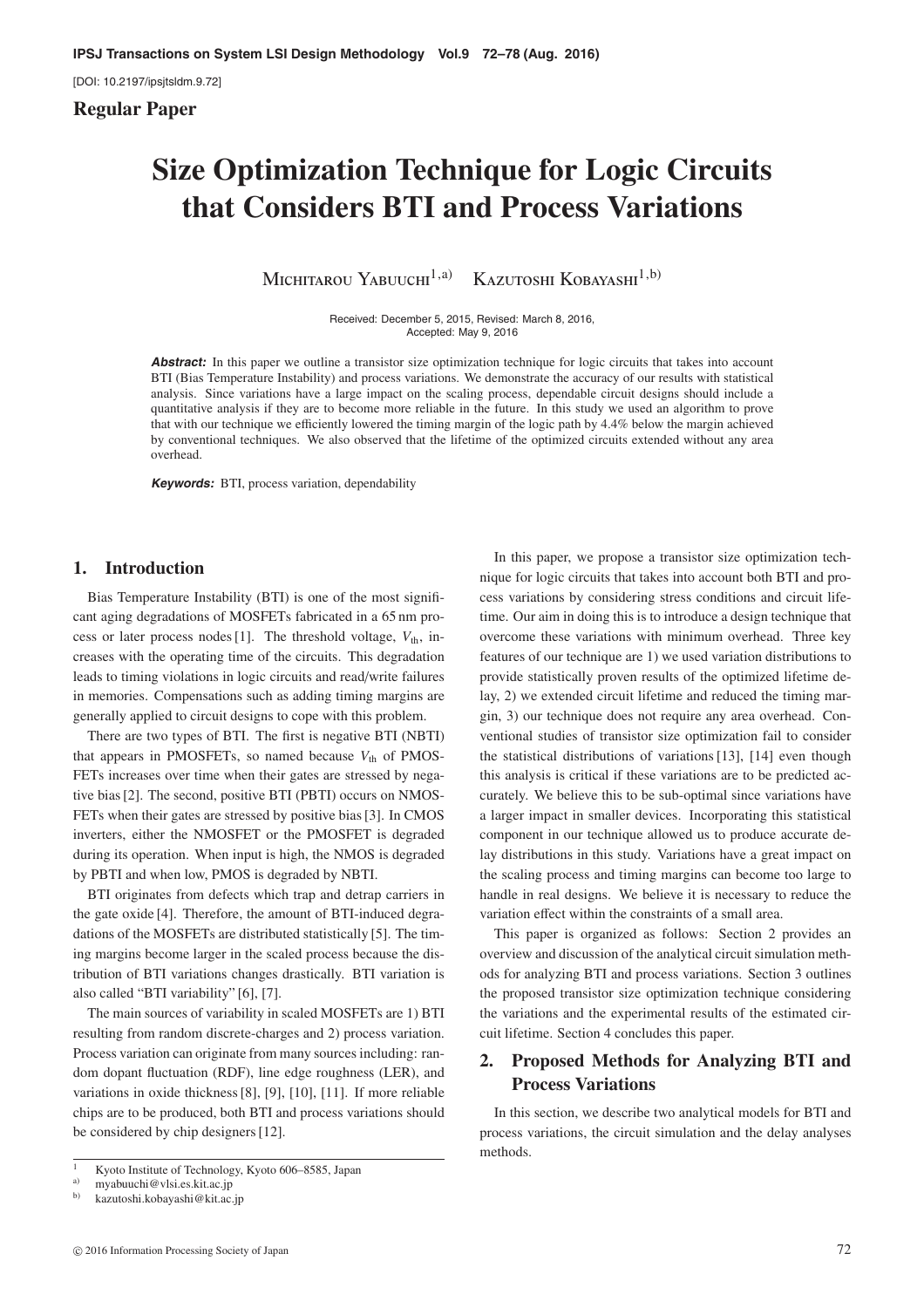| Name             | Definition                                                              | Explanation                                   |  |
|------------------|-------------------------------------------------------------------------|-----------------------------------------------|--|
| L                | Device parameter                                                        | Length $[nm]$                                 |  |
| W                | Device parameter                                                        | Width [nm]                                    |  |
| DF               | $f \times t_{\rm h}$                                                    | Duty factor                                   |  |
| t                | Time                                                                    | Stress time [s]                               |  |
| $N_{\rm t}$      | <b>LWD</b>                                                              | Expected value of $n$                         |  |
| D                | $4 \times 10^{-3}$                                                      | Density of defects $\lceil nm^{-2} \rceil$    |  |
| $\boldsymbol{n}$ | Poisson dist. of $N_t$                                                  | $#$ of defects                                |  |
| $\eta$           | s/LW                                                                    | Expected value of $\nu$ [mV]                  |  |
| S                | $9 \times 10^3$                                                         | Coefficient of $\nu$ [mV·nm <sup>2</sup> ]    |  |
| $\mathcal V$     | Exponential dist. of $\eta$<br>$V_{\text{th}}$ step [mV]                |                                               |  |
| $\tau_{\rm el}$  | Log-normal dist. of $10^{-9}$ - $10^{9}$                                | Emission time const. of low gate voltage [s]  |  |
| $\tau_{\rm cl}$  | Multiple of $\tau_{el}$                                                 | Capture time const. of low gate voltage [s]   |  |
| $\tau_{eh}$      | Multiple of $\tau_{el}$                                                 | Emission time const. of high gate voltage [s] |  |
| $\tau_{ch}$      | Multiple of $\tau_{el}$<br>Capture time const. of high gate voltage [s] |                                               |  |
| $P_{\rm C}$      | Function of $t$ and $DF$                                                | Capture probability                           |  |

**Table 1** Parameters to calculate BTI-induced degradation.

### **2.1 Analytical Model of BTI Variation**

BTI-induced shifts of the threshold voltage  $\Delta V_{\text{th}}$  are determined by both the characteristics and states of the defects in the gate dielectric [15]. **Table 1** shows the parameters used in calculating BTI-induced  $\Delta V_{\text{th}}$ . When the MOSFET has *n* defects,  $\Delta V_{\text{th}}$ at time *t* can be calculated by Eq. (1):

$$
\Delta V_{\text{th}}(t) = \sum_{j=1}^{n} k_j(t) \cdot \nu_j \tag{1}
$$

where, *j* is the index of defects  $(1 - n)$ , and  $k_j$  is the state of the *j*th defect. The variable  $k_j$  becomes 0 or 1 when *j*th defect captures or emits carriers, respectively.

The probability mass function of *n* is shown in Eq. (2).

$$
f_n = \frac{N_t^n}{n!} \cdot e^{-N_t} \tag{2}
$$

Where,  $N_t$  is the expected value of *n* and explained as Eq. (3).

$$
N_{\rm t} = L \cdot W \cdot D \tag{3}
$$

Where, *L* and *W* are the length and width of the channel of the transistor, respectively, and *D* is the density of the defect in gate oxide. We assume  $D = 4 \times 10^{-3} / \text{nm}^2$  [16], [17].

The probability density function of  $V_{th}$  step of single defect  $\nu$ is shown in Eq. (4).

$$
f_{\nu} = \frac{1}{\eta} \exp\left(-\nu/\eta\right) \tag{4}
$$

Where,  $\eta$  is the expected value of  $\nu$  explained as Eq. (5) [18].

$$
\eta = \frac{s}{LW} \tag{5}
$$

Where, *s* is the coefficient of  $\eta$ . We assume  $s = 9 \times$  $10^3$  mV·nm<sup>2</sup> [18].

Variables  $\tau_{eh}$  and  $\tau_{ch}$  represent the time constants of emission and capture when the gate is biased, respectively. Variables  $\tau_{el}$ and  $\tau_{\rm cl}$  represent the time constants of emission and capture when the gate is zero-biased, respectively. Time constant  $\tau_{el}$  is assumed to distribute log-normally from  $10^{-9}$  s to  $10^{9}$  s [19], [20]. The relationship between  $\tau_{el}$  and the other time constants are as follows:  $\tau_{ch} \simeq 0.01\tau_{el}$ ,  $\tau_{eh} \simeq 100\tau_{el}$ ,  $\tau_{cl} \simeq 100\tau_{el}$  [21].

The duty factor is shown in Eq. (6).

$$
DF = f \times t_{\rm H} \tag{6}
$$



**Fig. 1** Stress time distribution of BTI-induced threshold voltage degradation,  $t = 10^5$ ,  $10^6$ ,  $10^7$  and  $10^8$  s,  $DF = 0.5$ ,  $L = 45$  nm,  $W = 200$  nm.

Where,  $f$  and  $t$ <sub>H</sub> are the frequency of the gate input signal and time during input is high, respectively. Long-term  $P_C$  is shown in Eq. (7) [22].

$$
P_{\rm C}(t) = \frac{\tau_{\rm e}^*}{\tau_{\rm c}^* + \tau_{\rm e}^*} \left[ 1 - \exp\left\{ -\left(\frac{1}{\tau_{\rm e}^*} + \frac{1}{\tau_{\rm c}^*}\right)t \right\} \right] \tag{7}
$$

$$
\frac{1}{\tau_{\rm c}^*} = \frac{DF}{\tau_{\rm ch}} + \frac{1 - DF}{\tau_{\rm cl}}\tag{8}
$$

$$
\frac{1}{\tau_{\rm e}^*} = \frac{DF}{\tau_{\rm eh}} + \frac{1 - DF}{\tau_{\rm el}}\tag{9}
$$

Where,  $\tau_e^*$  and  $\tau_c^*$  are the effective capture time constants, and the effective emission time constants, respectively. Note that Eq. (7) is valid if the characteristics of the time constants are significantly larger than the period of the stress signal.

We show the characteristics of  $\Delta V_{\text{th}}$  of the stress time, duty factor and gate width. **Figure 1** shows the stress time characteristics. The x and y axes denote  $\Delta V_{th}$  and the probability (CDF), respectively. Input assignments for calculations are as follows:  $t = 10^5$ , 10<sup>6</sup>, 10<sup>7</sup> and 10<sup>8</sup> s,  $DF = 0.5$ ,  $L = 45$  nm,  $W = 200$  nm. There are 10,000 samples for each *t*.

**Table 2** shows the average value  $\mu$  and the standard deviation  $\sigma$ of  $\Delta V_{\text{th}}$ . As can be seen,  $\mu$  becomes larger with stress time. This is because some traps continue to capture carriers while stress is applied in BTI. The variables  $\sigma$  remain mostly constant.

**Figure 2** presents the change of BTI-induced  $\Delta V_{\text{th}}$  depending on *DF*. The x and y axes are  $\Delta V_{th}$  and the probability (CDF),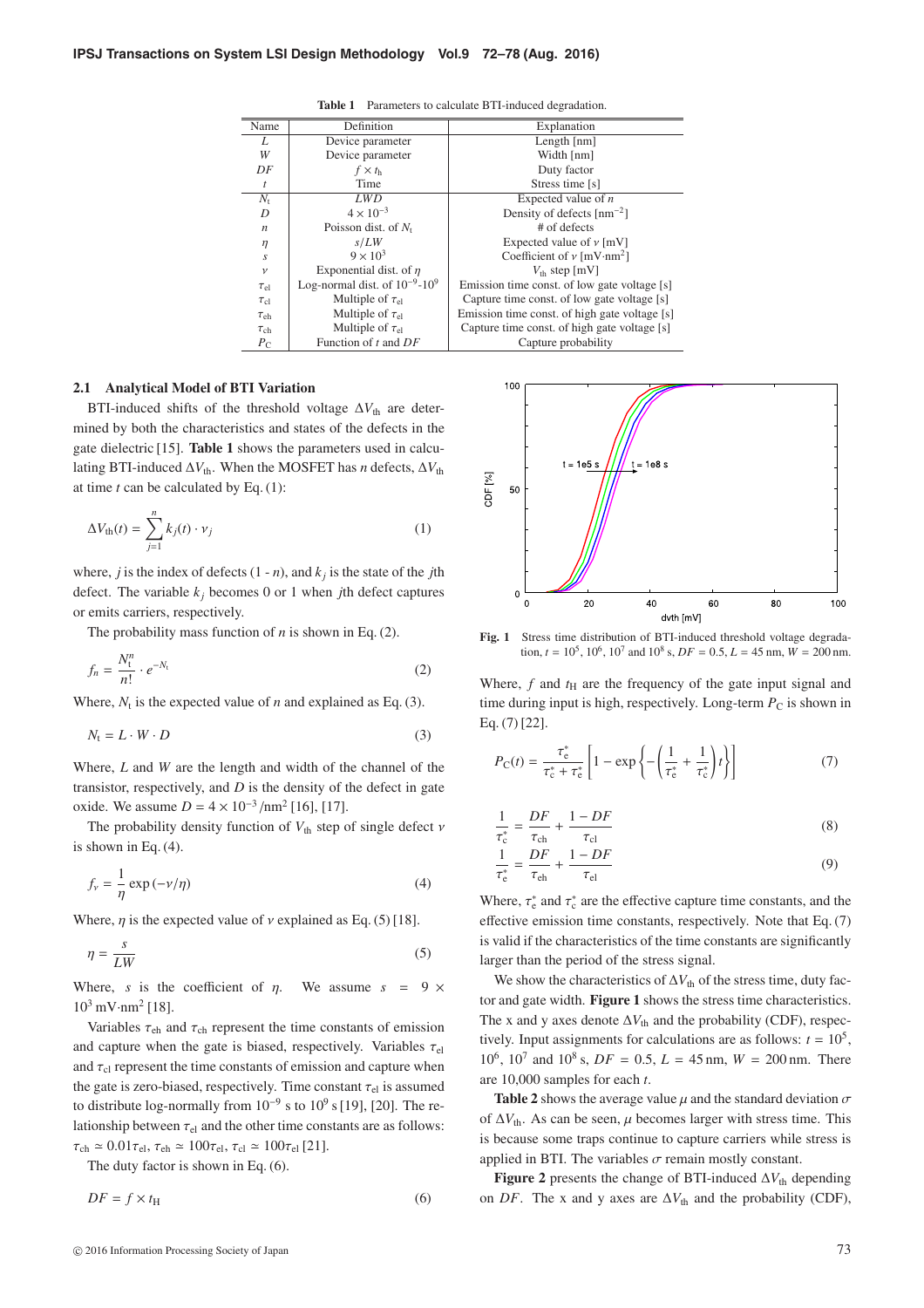**Table 2** Average  $\mu$  and standard deviation  $\sigma$  of BTI-induced threshold voltage distribution,  $t = 10^5$ ,  $10^6$ ,  $10^7$  and  $10^8$  s,  $DF = 0.5$ ,  $L = 45$  nm,  $W = 200 \text{ nm}$ .



**Fig. 2** Duty factor distribution of BTI-induced threshold voltage degradation,  $t = 10^8$  s,  $DF = 0.1$ , 0.5, 0.9 and 1.0,  $L = 45$  nm,  $W = 200$  nm.

**Table 3** Average  $\mu$  and standard deviation  $\sigma$  of BTI-induced threshold voltage distribution, *t* = 108 s, *DF* = 0.1, 0.5, 0.9 and 1.0, *L* = 45 nm,  $W = 200 \text{ nm}$ 

|                          |                |   | $\overline{DF}$ | $\mu$ [mV] | $\sigma$ [mV]           | $\sigma/\mu$ |    |     |
|--------------------------|----------------|---|-----------------|------------|-------------------------|--------------|----|-----|
|                          |                |   | 0.1             | 19.3       | 6.2                     | 0.324        |    |     |
|                          |                |   | 0.5             | 31.3       | 7.9                     | 0.253        |    |     |
|                          |                |   | 0.9             | 34.3       | 8.3                     | 0.243        |    |     |
|                          |                |   | 1.0             | 35.0       | 8.4                     | 0.241        |    |     |
|                          |                |   |                 |            |                         |              |    |     |
|                          | 4              |   |                 |            |                         |              |    |     |
|                          |                |   |                 |            |                         | ∢            |    |     |
|                          | 3              |   |                 |            |                         |              |    |     |
|                          |                |   |                 |            |                         |              |    |     |
|                          | $\overline{c}$ |   |                 |            |                         |              |    |     |
|                          | 1              |   |                 |            |                         |              |    |     |
|                          |                |   |                 |            |                         |              |    |     |
| Standard Normal Quantile | $\mathbf 0$    |   |                 |            |                         |              |    |     |
|                          |                |   |                 |            |                         |              |    |     |
|                          | $-1$           |   |                 |            |                         |              |    |     |
|                          |                |   |                 |            |                         |              |    |     |
|                          | $-2$           |   |                 |            | W=100, 200, 300, 400 nm |              |    |     |
|                          | $-3$           |   |                 |            |                         |              |    |     |
|                          |                |   |                 |            |                         |              |    |     |
|                          | $-4$           |   |                 |            |                         |              |    |     |
|                          |                | O | 20              | 40         | 60                      |              | 80 | 100 |

**Fig. 3** Gate width distribution of BTI-induced threshold voltage degradation,  $t = 10^8$  s,  $DF = 0.5$ ,  $L = 45$  nm,  $W = 100$ , 200, 300 and 400 nm.

dyth [mV]

respectively. Input values are assigned as follows:  $t = 10^8$  s,  $DF = 0.1, 0.5, 0.9$  and 1.0,  $L = 45$  nm,  $W = 200$  nm. There are 10,000 samples for each *DF*.

**Table 3** shows the average  $\mu$  and the standard deviation  $\sigma$  of  $\Delta V_{\text{th}}$ . In this table,  $\mu$  becomes larger with *DF*. Note that threshold voltages remains constant when  $DF = 0.0$ .

**Figure 3** shows the gate width characteristics. The x and y axes denote  $\Delta V_{\text{th}}$  and the standard normal quantile, respectively. Input values are assigned as follows:  $t = 10^8$  s,  $DF = 0.5$ ,  $L = 45$  nm, *W* = 100, 200, 300 and 400 nm. There are 10,000 samples for each *W*. We denote circuit lifetime as  $10^8$  s ( $\simeq$  3 years).

**Table 4** Average  $\mu$  and standard deviation  $\sigma$  of BTI-induced threshold voltage distribution,  $t = 10^8$  s,  $DF = 0.5$ ,  $L = 45$  nm,  $W = 100$ , 200, 300 and 400 nm.

| $W$ [nm] | $\mu$ [mV] | $\sigma$ [mV] | $\sigma/\mu$ |
|----------|------------|---------------|--------------|
| 100      | 32.1       | 11.3          | 0.353        |
| 200      | 31.3       | 79            | 0.253        |
| 300      | 31.1       | 6.5           | 0.207        |
| 400      | 31.0       | 5.6           | 0.181        |
|          |            |               |              |



**Fig. 4** Variation-aware circuit simulation method.

**Table 4** shows  $\mu$  and  $\sigma$  of  $\Delta V_{th}$  assuming the population has a normal distribution. Since  $\sigma$  increases when *W* decreases, it suggests that BTI variation has a larger impact on smaller devices.

- The distributions of  $\Delta V_{\text{th}}$  has the following characteristics:
- The average of  $\Delta V_{th}$  increases with stress time and *DF*.
- The standard deviation of  $\Delta V_{th}$  decreases when *W* increases.

### **2.2 Analytical Model of Process Variations**

Process variations tend to have a normal distribution [11]. Corner models are commonly used by chip designers to evaluate process variations. In this model, the average  $V_{th}(\mu)$ , the  $V_{th}$  conditions  $\mu + 3\sigma$  and  $\mu - 3\sigma$  are defined as typical, slow and fast conditions, respectively. We analyzed the delay characteristics of these three corners in timing designs.

In this paper, we assume the distribution of threshold voltage shifts caused by process variation has a normal distribution  $N_{PV}$ as shown in Eq. (10):

$$
N_{\rm PV} = N(\mu_{\rm PV}, \sigma_{\rm PV})\tag{10}
$$

where,  $\mu_{PV} = 0$  mV and  $\sigma_{PV} = 10$  mV [23]. Note that we assume  $\mu_{\text{PV}}$  and  $\sigma_{\text{PV}}$  are constant among various gate widths.

### **2.3 Circuit Simulation with Variation-Aware Netlist**

Variation-aware netlists are used to analyze the characteristics of BTI and process variations: we used it in our simulation method with the HSPICE circuit simulator. Predicted values of the  $\Delta V_{\text{th}}$  at stress time *t* are applied to each MOSFET in the netlists. The values are calculated using the parameters *L*, *W*, *DF* and *t* of the transistor in the netlists with the variation model (more details follows in the next section). **Figure 4** shows the variation-aware netlist created from the original netlist and the variation model for the simulation analysis.

In BSIM4, the parameter of threshold voltage VTH0 of each MOSFET can be controlled by the parameter DELVTO [24].  $V_{th}$ of MOSFET shifts in response to the amount of DELVTO. Consider the example of the original netlist and the variation-aware netlist shown in **Fig. 5**, an NMOS and a PMOS are applied to  $\Delta V_{th}$ of the values of  $dvth_n(t1)$  and  $dvth_p(t1)$ , respectively. Note that we need one variation-aware netlist for each *t* condition.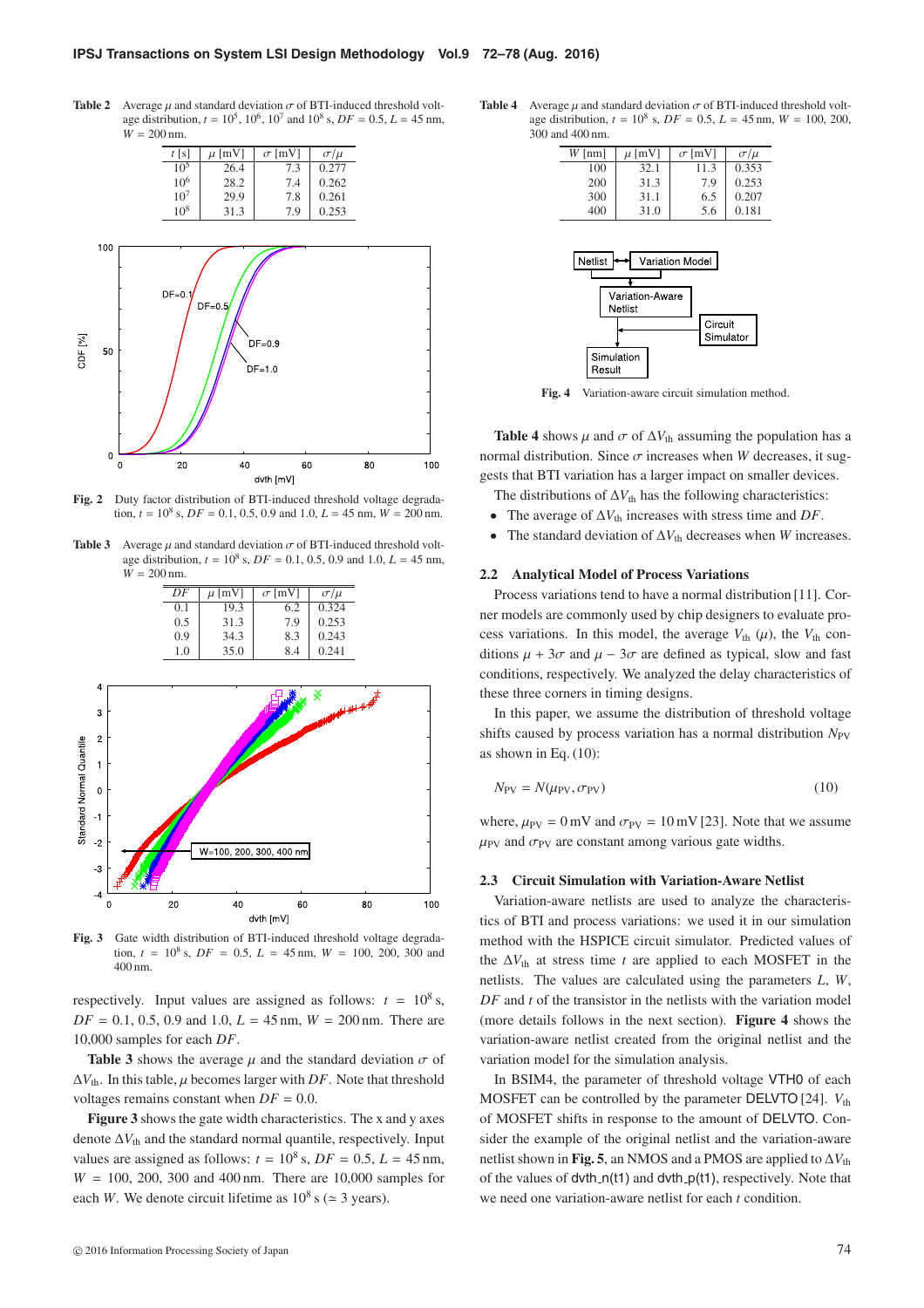#### **2.4 Delay Analysis with Variation of BTI and Process**

This section describes a method to analyze circuit delay caused by BTI and process variations in logic circuits. Both variations follow a normal distribution,  $N_{\text{BTI}}(\mu_{\text{BTI}}, \sigma_{\text{BTI}})$  and  $N_{\text{PV}}(\mu_{\text{PV}}, \sigma_{\text{PV}})$ . We consider variations that fall in the  $\pm 4\sigma$  region [25]. The parameters  $\mu_{\text{BTI}}$  and  $\sigma_{\text{BTI}}$  are calculated using the model introduced in Section 2.1.

In this experiment we simulated the rise delay time of the 45 nm CMOS inverters. The simulation conditions were as fol- $1$ ows:

 $V_{dd}$  = 1 V, *DF* = 0.5,  $L_{P}$  =  $L_{N}$  = 45 nm,  $W_{P}$  = 460 nm,  $W_N$  = 240 nm. The delay times are intervals between  $0.5 V$  of the inputs and 0.5 V of the output. The output of inverters is connected to FO4 inverters. Note that we assume PMOSFETs and NMOSFETs have the same distributions for the purpose of simplification.

The dash line in **Fig. 6** shows the result of delay analysis without the BTI variation. The x and y axes are the stress time *t* and the predicted delay, respectively. Note that the x axis is in logscale. We applied the BTI-induced  $\Delta V_{\text{th}}$  for the condition of process corner  $\mu_{PV}$  + 3 $\sigma_{PV}$ . The lifetime delay of the condition is the worst-case delay. However, this result is too optimistic because the BTI variation should be considered in the scaled process.

The dot-and-dash line in Fig. 6 shows the result of delay analysis with the process corner  $\mu_{PV} + 3\sigma_{PV}$ , which are applied by the BTI-induced degradation of  $\mu_{\text{BTI}} + 3\sigma_{\text{BTI}}$ . The worst-case delay scenario is observed when both variations are at their worst. We consider these results pessimistic because such conditions rarely occur.

We propose a delay analysis method that uses the sum distribution of BTI and process variations to prevent overly pessimistic or optimistic predictions. The shifts of the threshold voltage based on the assumption that BTI and process variations have a normal



**Fig. 5** Example of original netlist and variation-aware netlist.



**Fig. 6** Proposed and conventional methods of delay analysis with variations caused by BTI and process.

distribution are shown in Eq. (11).

$$
N_{\Delta VTH}(\mu_{\Delta VTH}, \sigma_{\Delta VTH}) = N_{\text{BTI}} + N_{\text{PV}} \tag{11}
$$

$$
\mu_{\Delta VTH} = \mu_{\text{BTI}} + \mu_{\text{PV}} \tag{12}
$$

$$
\sigma_{\Delta VTH} = \sqrt{\sigma_{\rm BT}^2 + \sigma_{\rm PV}^2} \tag{13}
$$

Note that Eq. (11) is the sum of the distributions of both variations.

The solid line in Fig. 6 shows the result of the delay analysis with the corner of the proposed model  $\mu_{\text{AVTH}} + 3\sigma_{\text{AVTH}}$ . The condition is the worst case. The statistical results we have obtained from our proposed variation model will be used in the section that follows.

# **3. Transistor Size Optimization Considering BTI and Process Variations**

In this section, we introduce a technique for transistor size optimization in logic circuits that takes into account BTI and process variations. We compared the results using our proposed technique with those obtained using conventional methods to ascertain any differences in delay degradation.

Our technique has three key features. First, the optimization is proven statistically by calculating the distributions of both BTI and process variations. Second, the extension in circuit lifetime and and the a reduction in timing margin were achieved by considering the stress conditions and lifetime characteristics. Third, our technique does not require any area overhead.

#### **3.1 Size Optimization with Lifetime Delay Variation**

We propose a transistor size optimization for logic gates that takes into account lifetime delay variation. The core concepts of the proposed transistor size optimization are:

- It considers lifetime delay not just initial delay
- It uses transistor size optimization to reduce lifetime delay variations

We believe that timing margins for variations (BTI and process) should be applied to circuit designs. **Figure 7** is a comparison of the timing margin in our proposed transistor size optimization and a conventional design.

In a conventional design, transistor sizes of logic gates are op-



**Fig. 7** Timing margin comparison between proposed lifetime-based technique and conventional initial-based method.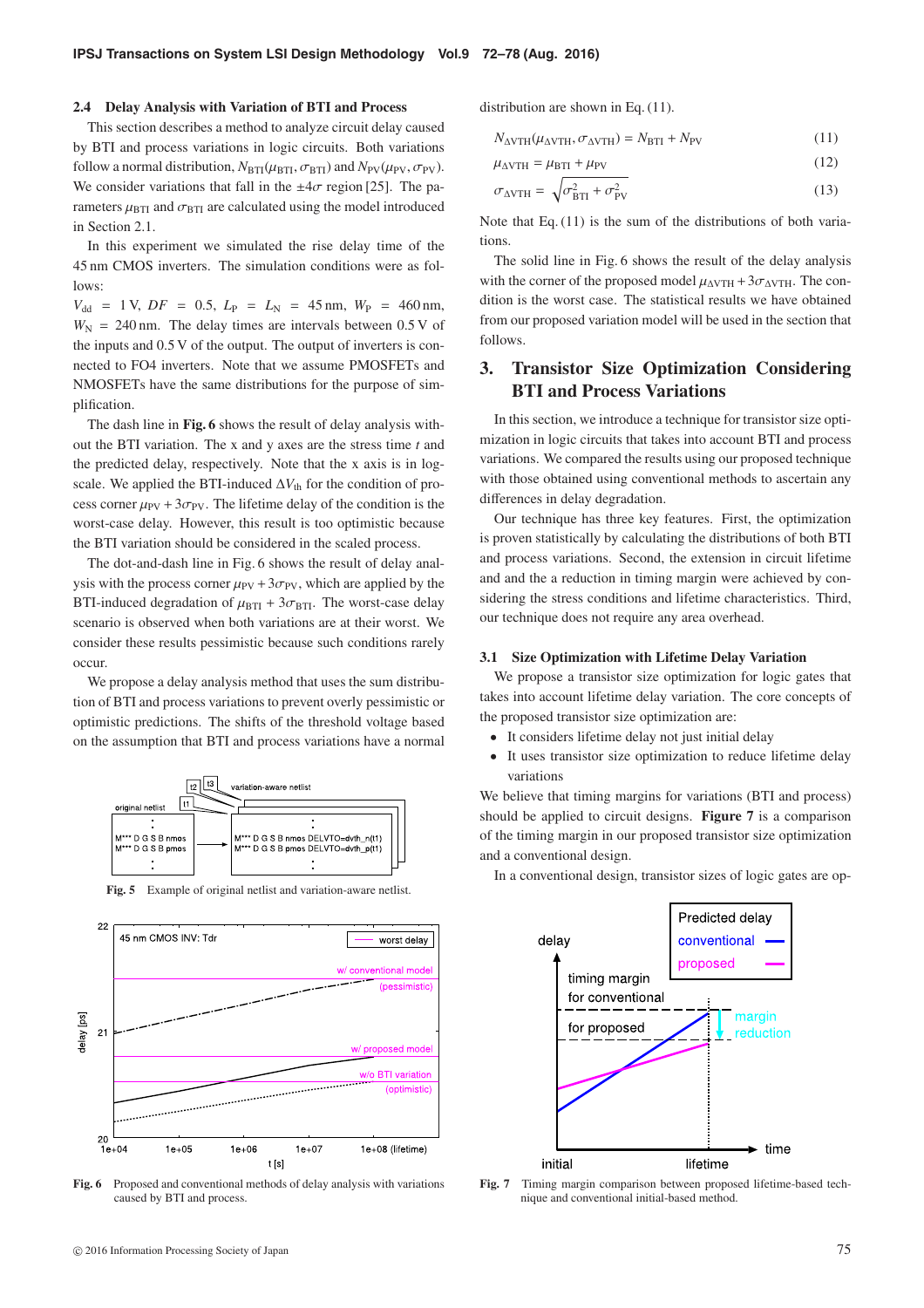

**Fig. 8** BTI on CMOS inverter, (a) NBTI on PMOSFET, (b) PBTI on NMOSFET.

timized by considering the initial delay as a primary factor. The purpose of the optimization is defined to minimize the root mean square (RMS) of  $t_{dr}$  (rising delay time) and  $t_{dr}$  (fall delay time) of the logic gates  $d_{\text{RMS}}$  in Eq. (14).

$$
d_{\rm RMS} = \sqrt{\frac{t_{\rm dr}^2 + t_{\rm df}^2}{2}} \tag{14}
$$

However, BTI variation depends primarily on both transistor size and the stress conditions. The average of the variation increases as the stress time *t* increases and the *DF* increases. The standard deviations of the variation increases when transistor size decreases.

The BTI-induced degradations for  $t<sub>dr</sub>$  and  $t<sub>df</sub>$  differ because degradations on PMOSFETs and NMOSFETs are not equivalent. The lifetime RMS of gate optimized by the initial delay is not the minimum in this case. We determined the timing margins using the worst-case delay scenario over the circuit lifetime. Taking these lifetime delays into account allowed us to reduce the timing margin by optimizing the transistor size.

**Figure 8** is an illustration of (a) NBTI and (b) PBTI on CMOS inverters. The *t*<sub>dr</sub> becomes larger when PMOSFET is degraded by NBTI when  $DF = 0.0$ . The standard deviation of the NBTI variation decreases when the size of PMOSFET increases thereby suppressing the worst-case  $t_{dr}$  degradation. When  $DF = 1.0$ , the worst-case degradation of  $t_{df}$  can be suppressed by enlarging the size of NMOSFET, and vice versa. We anticipate that timing margin can be reduced by optimizing the transistor size with each stress condition. However, there is a risk that the cell library will become too large if cells are designed with transistors in too many different sizes. Therefore, it is not practical to design the cells with many *DF* conditions. We limited our conditions to  $DF = 0.0$ ,  $DF = 0.5$  and  $DF = 1.0$  since the degradations of PMOSFETs and NMOSFETs are maximized when  $DF = 0.0$ and  $DF = 1.0$ , respectively. The *DF* of the nodes in typical circuits are non-uniformly distributed and *DF* = 0.0, 0.5 and 1.0 are more plausible [13]. Chip designers tend to use cells which have a *DF* condition close to the actual condition. The *DF* of each logic gate can be obtained from the logic simulation.

### **3.2 Contrasting Size Optimization in Our Proposed Design with Conventional Techniques**

We analyzed the lifetime delays of inverters and NAND gates optimized by the conventional initial-based condition and our proposed lifitime-based method introduced in Section 2. We optimized the size of MOSFETs of a 45 nm CMOS process [23]. The size constraints are defined as follows:



**Fig. 9** Results of conventional initial-based optimization and proposed  $DF = 1.0$ ,  $DF = 0.5$  and  $DF = 0.0$  lifetime-based optimization of inverters.

$$
L_{\rm P} = L_{\rm N} = 45 \,\mathrm{nm} \tag{15}
$$

$$
W_{\rm P} + W_{\rm N} = 700 \,\mathrm{nm} \tag{16}
$$

For the simulation:

 $V_{dd} = 1$  V. The rectangle signal was applied to the input via the buffer (two inverters) and the output was connected to FO4 inverter chain.

In the lifetime-based optimization, we analyzed the delays of three stress conditions, when  $DF = 0.0$ ,  $DF = 0.5$  and  $DF = 1.0$ . When  $DF = 0.0$ ,  $t<sub>dr</sub>$  increased the most due to BTI-induced degradation of the PMOSFET. This suggests that the optimized size of PMOSFET is larger than indicated in the conventional initial-based method. The NMOSFET value should be large when *DF* = 1.0, and vice versa. Both PMOSFETs and NMOSFETs are degraded equivalently when  $DF = 0.5$ .

**Figure 9** shows RMSs of the initial-based and the lifetimebased optimized inverters. The x and y axes denote the  $W_{\rm P}/W_{\rm N}$ and delay RMS, respectively. In the case of initial-based inverters, RMSs of the initial delays are evaluated. The initial-based optimized size is  $W_P/W_N$ : 460 nm/240 nm. In other words, the RMS is the smallest when the size is  $W_P/W_N$ : 460 nm/240 nm.

The optimized size of the inverters when *DF* = 1.0,  $DF = 0.5$  and  $DF = 0.0$  are  $W_P/W_N$ : 440 nm/260 nm, *W*<sub>P</sub>/*W*<sub>N</sub>:460 nm/240 nm and *W*<sub>P</sub>/*W*<sub>N</sub>: 470 nm/230 nm, respectively. As expected, the optimized size of PMOSFET when  $DF = 0.0$  was larger than the conventional method, and similarly the optimized size of NMOSFET when  $DF = 1.0$  was also larger than the conventional method. The optimized size when  $DF = 0.5$  was the same with our technique and the conventional method.

Since the *DF* conditions of each input are different  $c^n$  cells should be designed, where the number of stress conditions is *c* and the gate has multiple *n* inputs. We applied this principle to optimize the NAND2 gate shown in **Fig. 10**.

**Figure 11** shows RMSs of both the initial-based optimized NAND2 gates and the lifetime-based optimized NAND2 gates. The x and y axes are the  $W_P/W_N$  and delay RMS, respectively. These results reflect the RMSs of the input **B** since it has delays that are more critical than those of input **A**. The initial-based optimized size is  $W_P/W_N$ : 410 nm/290 nm.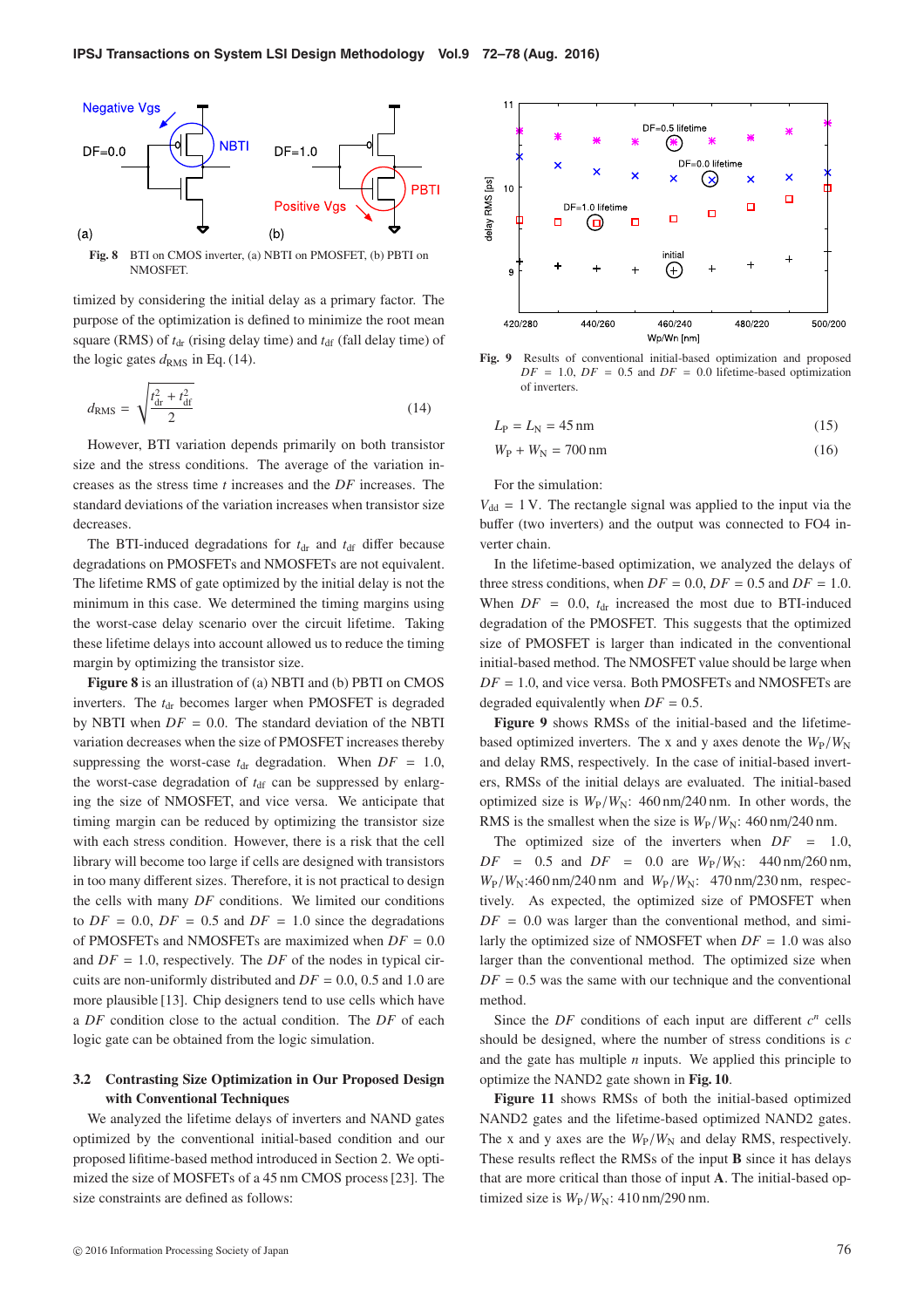



**Fig. 11** Results of conventional initial-based optimization and proposed  $DF = 1.0$  and  $DF = 0.0$  lifetime-based optimization of NAND gates.

**Table 5** Summary of conventional initial-based optimization and proposed  $DF = 1.0$ ,  $DF = 0.5$  and  $DF = 0.0$  lifetime-based optimization of NAND gates.

| $DF$ of $A$ | $DF$ of $B$ | $W_{\rm P}$ [nm] | $W_N$ [nm] |
|-------------|-------------|------------------|------------|
| 0.0         | 0.0         | 430              | 270        |
| 0.0         | 0.5         | 430              | 270        |
| 0.0         | 1.0         | 400              | 300        |
| 0.5         | 1.0         | 400              | 300        |
| 0.5         | 0.5         | 420              | 280        |
| 0.5         | 0.0         | 430              | 270        |
| 1.0         | 0.0         | 430              | 270        |
| 1.0         | 0.5         | 420              | 280        |
| 1.0         | 1.0         | 390              | 310        |
| initial     |             | 410              | 290        |

The optimized size of the NAND2 gates in the lifetime conditions is shown in **Table 5**. As expected, it shows a trend similar to the inverters. The results when  $DF_A = DF_B = 0.0$  and  $DF_A = 1.0$ ,  $DF_B = 0.0$  are the same. This is because the effects of the degradations of **PMOS2** are dominant under these conditions.

### **3.3 Estimating Path Delay with the Proposed Optimization**

We estimated the lifetime delays of inverter chains which were optimized by the conventional initial-based and the proposed lifetime-based technique.

The simulated circuits are shown in **Fig. 12**. Circuit stress is assumed to be  $DF = 0.0$ . The circuit optimized by the conventional technique consists of inverters in a single size. The circuit optimized by the proposed lifetime delay method consists of inverters in two sizes optimized under the condition that  $DF = 0.0$  and 1.0. The other simulation conditions were the same as in Section 3.2.

The initial delays in the conventional and proposed methods





**Fig. 12** Comparison of conventional and proposed optimization technique of 45 nm CMOS inverter chain.



**Fig. 13** Lifetime delay estimation results of conventional and proposed optimization technique of 45 nm CMOS inverter chain.

are 64.8 ps and 66.5 ps, respectively. The conventional circuit resulted in a shorter initial delay because it uses a technique that minimizes such initial delay. However, we expect the lifetime delay of our proposed circuit to be shorter.

Figure 13 shows the estimated lifetime delay in the simulation circuits. The x and y axes represent the stress time and the predicted delay, respectively. Note that the x axis is log-scale. The estimated lifetime delay of our proposed method is 73.2 ps which is a 4.4% improvement over the 76.6 ps in the conventional method.

### **4. Conclusion**

Conventional lifetime-based designs for logic circuits tend not to consider BTI and process variations: this leads to overstating or understating the predicted delay degradation in circuits. In this report we propose a statistical size optimization technique for logic circuits that take these variations into consideration. This statistical method produces more accurate results because it is based on the sum distributions of the variations. Although experimental, our results clearly show that circuit lifetime is extended and the timing margins are reduced by 4.4% compared with the conventional technique. We believe it is highly likely that our technique can support more dependable and efficient chip designs than what is currently available.

**Acknowledgments** This work is supported by VLSI De-